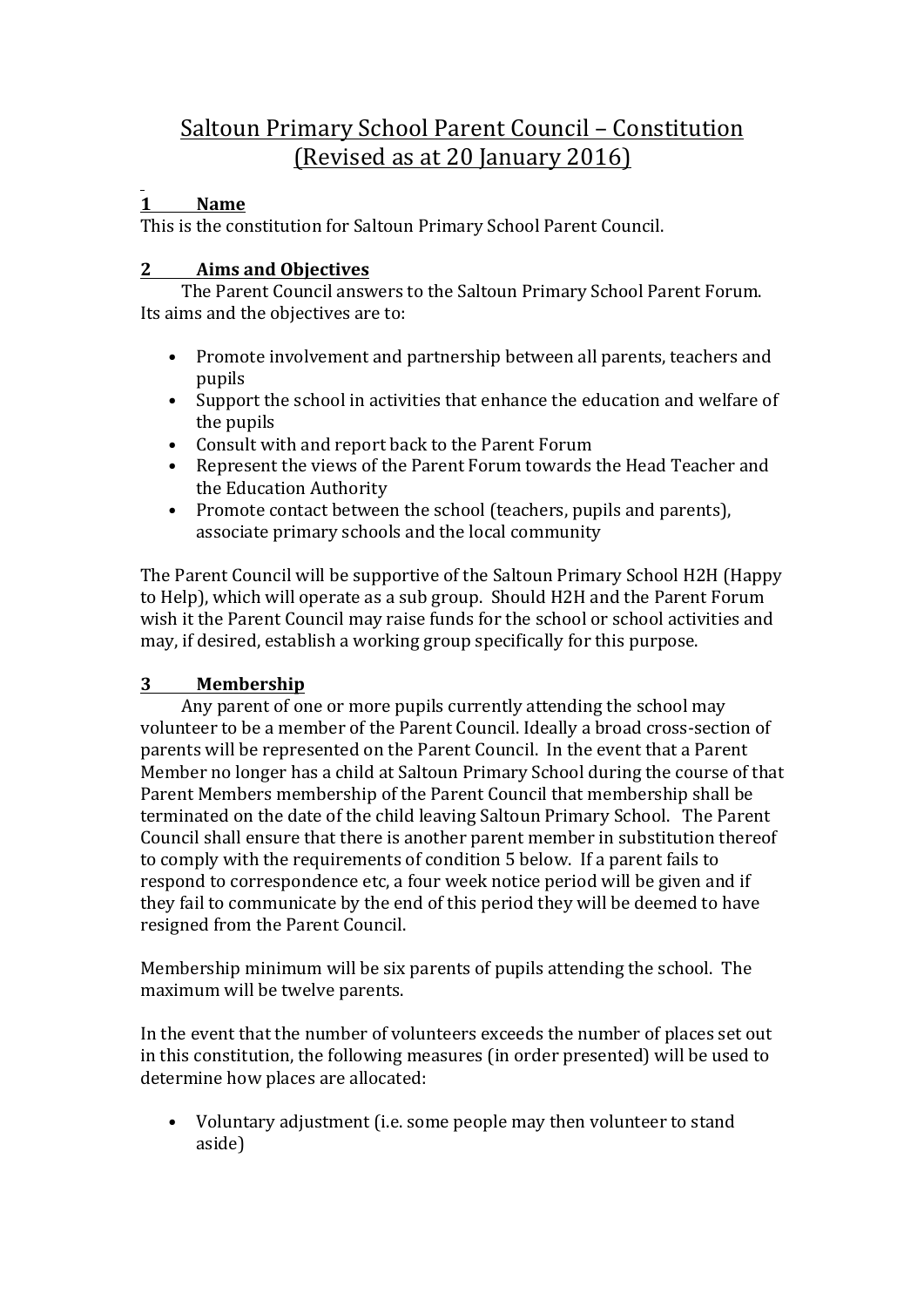- Representation from each of the school's classes (one or two parents from each)
- A random selection procedure at the time of the annual general meeting

Non-members will continue to have the opportunity to attend all Parent Council meetings and activities and may be co-opted on to relevant subgroups.

Members of the Parent Council may serve for up to two years, after which volunteers will again be sought.

Notwithstanding item 6 above, half the parent members appointed to the first Parent Council in August 2007 will stand down after one year in order to establish a pattern of annual review that encourages a continuing mix of established and new members thereafter.

The Parent Council will co-opt associate (non-voting) members. Co-opted members of teaching and support staff must volunteer to become co-opted members. It is expected that the total number of associate members will not normally exceed half the number of the parent members. Associate members will be drawn from the following groups:

- Teachers at the school
- $\bullet$  Pupils attending the school
- Councillors of East Lothian Council (the Education Authority) whose constituencies are associated with the school
- Local community representatives

A deputy may represent a co-opted member if they are unable to attend any meeting.

Co-opted membership will be reviewed bi-annually.

The Parent Council may establish time-limited sub groups comprising at least one member of the Parent Council with other parents (whether or not they are members of the Parent Council) and associates. Sub groups will be responsible for taking forward specific objectives identified by the Parent Council and will report to the Parent Council.

## **4 Annual General Meeting**

An annual general meeting will be held in November of each year. A notice of the meeting, including date, time and place will be sent to all members of the Parent Forum at least three weeks in advance. The meeting will include:

- A report on the work of the Parent Council and any sub groups or committees
- Agreement of the membership and associate membership of the Parent Council
- Selection of a chair, vice chair and, if required, treasurer
- Approval of accounts and appointment of auditor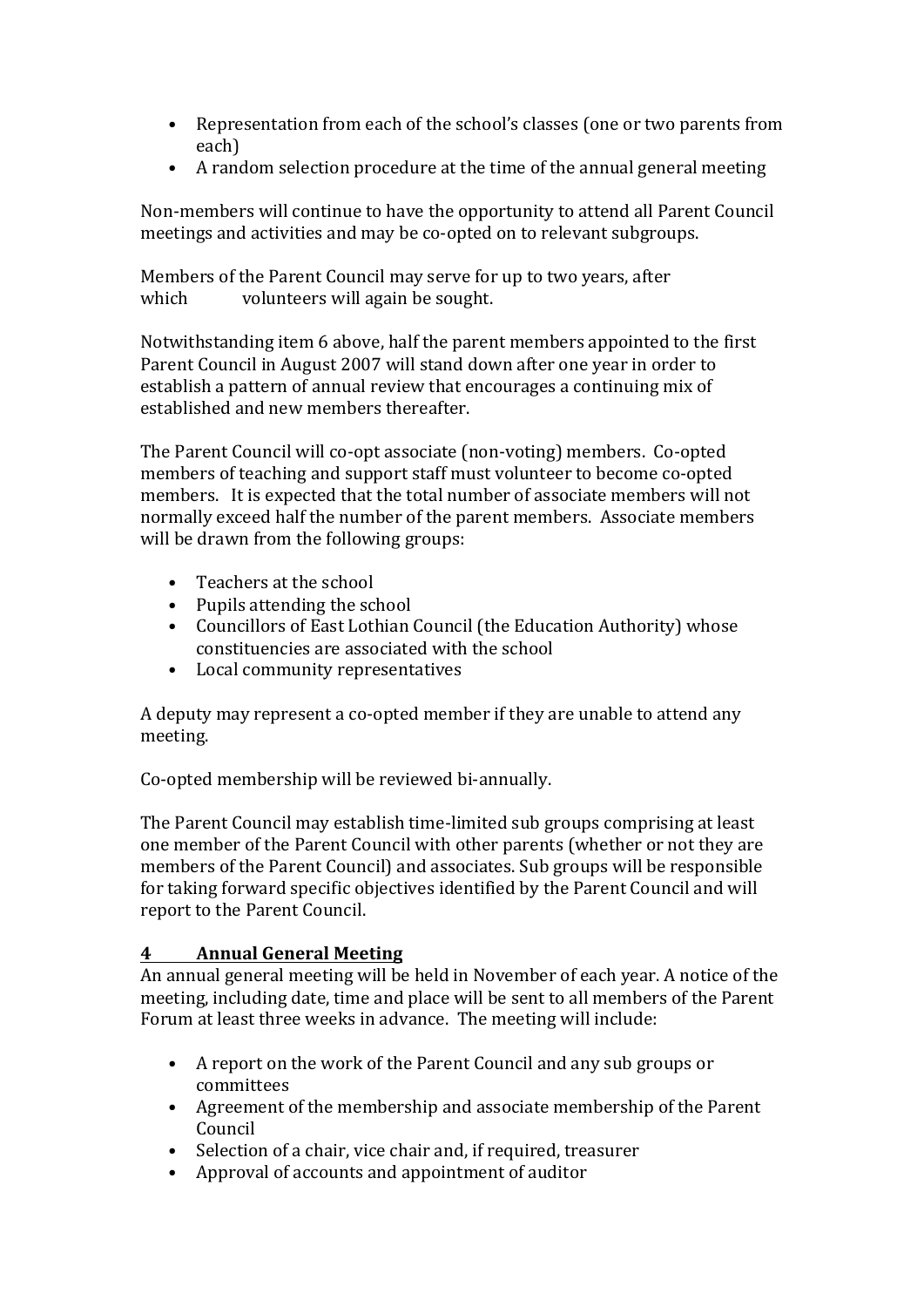• Discussion of issues that any parent may wish to raise

A secretary will be appointed who may, unless they are a member of the Parent Council, be paid for their services.

#### 5 Scheduled Meetings

Parent Council will meet at least once every school term. Dates will be scheduled at the beginning of the school year.

The quorum will be more than 50% of the parent membership and proceedings will not be invalidated by any vacancy in the membership. Revised as at 20 January 2016 to 4 members.

Meetings will be open to the public, unless the Parent Council is discussing a particular issue, which it considers, should be dealt with on a confidential basis. Closed discussions may be restricted to Parent Council members only or may, subject to agreement of the Parent Council, also involve associate members and Parent Forum members.

Meetings will be attended by the Head Teacher or his or her Deputy. The Head Teacher of Saltoun Primary School has a right and a duty to attend meeting of the Parent Council, or be represented.

Should a vote be necessary to make a decision each parent member at the meeting will have one vote. The Chair will have the casting vote in the event of a tie.

The Parent Council may, for the purpose of addressing specific issues or areas of interest, invite participation in any meeting from any non-member or group.

Notes or minutes of all meetings will be available to all parents and teachers at Saltoun Primary School. They will be posted on the school website and notice board and will be available in hard copy from the school.

#### **6 Special Meetings**

Where a majority of the Parent Council wish an additional meeting to be held this shall be arranged. All members of the Parent Council will be given at least one week's notice of the date, time and place.

If at least one parent requests a special meeting to discuss issues falling within the Parent Council's remit, the Parent Council shall arrange this. The Parent Council will give all parents at least three weeks' notice of the date, place and time of the meeting and will post and circulate notice of the matter(s) to be discussed at the meeting.

#### **7 Finance**

The treasurer (if appointed) will open a bank or building society account in the name of the Council, withdrawals requiring the signature of the treasurer and one other Parent Council member.